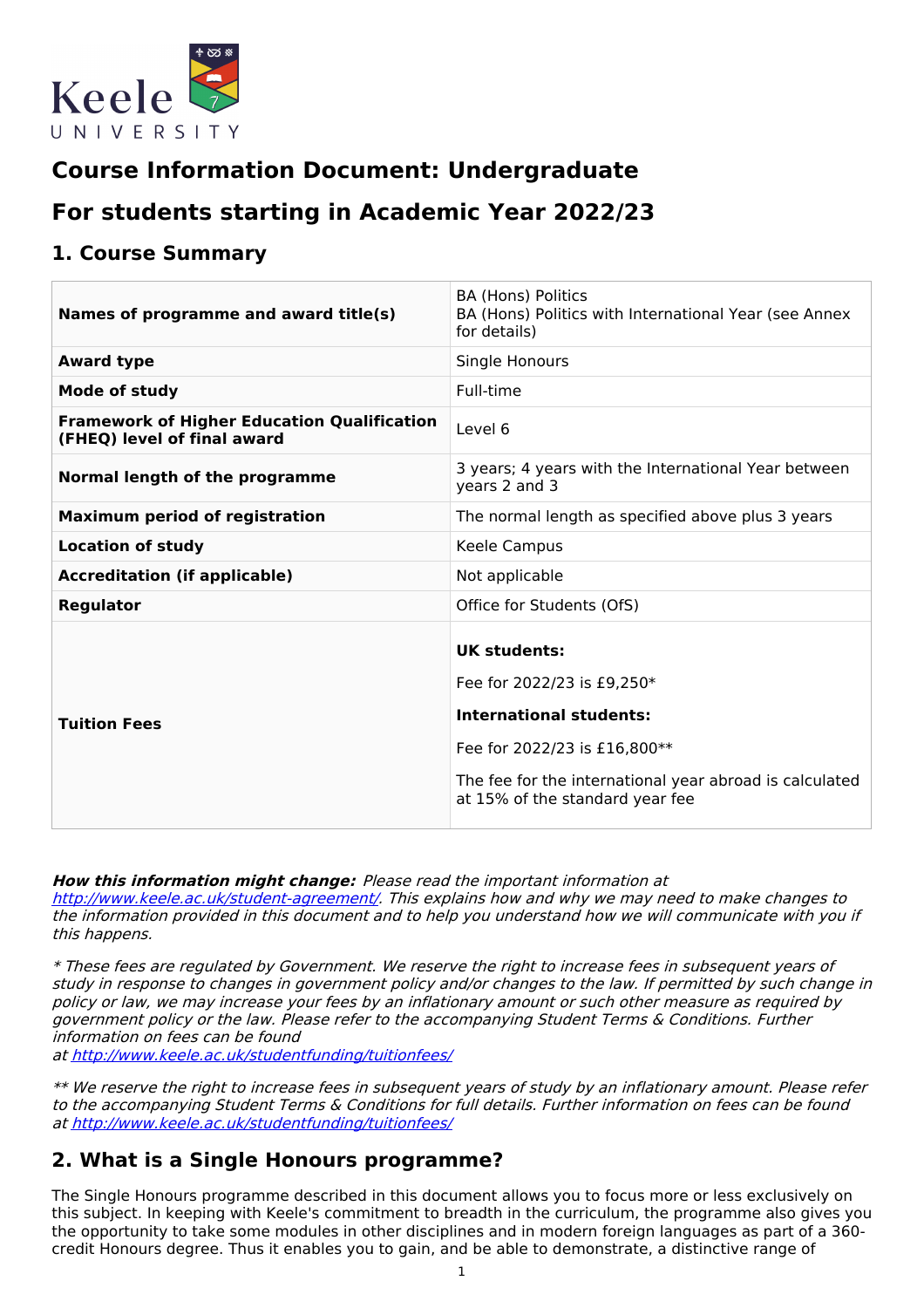# **3. Overview of the Programme**

Politics is a living, relevant and controversial subject that is at the core of modern society. Politics matters because it shapes who gets what, when, how, why and where. To understand society, and the events and forces that shape it, we must engage with questions of power, justice, order, conflict, legitimacy, accountability, obligation, sovereignty, governance and decision-making. Learning about politics is developing a knowledge and understanding of government, people, ideas, institutions and their interactions.

At Keele, we encourage students to take an active role in the learning process. We teach using issues and debates on current questions of political concern so that the relevance of the subject is always apparent. By examining key contemporary issues, such as 'why are people becoming disillusioned with politics?', 'what is a democracy?' or 'when is it legitimate to resist the state?' we engage students with contemporary examples to bring out core features of the study of politics.

The course at Keele is designed around a path of learning that moves from introducing people to the subject through to a capacity to research it. The first stages of the course are intended to introduce students to the significance of the subject and to the study of politics. Politics is a broad discipline characterised by many different approaches to study: students are quickly introduced to some of those different approaches through consideration of political analysis, comparative government and political theory. Students are also introduced to the contested nature of politics and the problems of studying the subject effectively.

Alongside learning the core of the subject, students enjoy a great deal of choice in selecting their elective modules at Keele, allowing them to tailor their studies to suit their own particular areas of interest, whether these be mainly theoretical, historical, or oriented towards specific issue-areas in politics. Politics at Keele boasts research expertise in environmental politics, public policy, social movements and revolutions, American politics, European politics, Russian politics, modern political ideas, security, and international development.

Furthermore, our range of student options is broadened by the presence of programmes in International Relations and Philosophy, each of which provides modules available to Politics students. In the second year, the opportunity to study abroad widens student choice further and in the third year, many students choose dissertation subjects in an area that particularly interests them. By the time students complete the three years of an Honours Degree course, they have understood both the core of the discipline and developed specialist knowledge in the areas that most interest them. They have also developed an extensive portfolio of skills, both specific to politics as a discipline and transferable to many other venues. These skills aid to succeed in the workforce and to be informed participants in civic life.

# **4. Aims of the programme**

The broad aims of the programme are to enable you to:

- understand the nature and significance of politics
- acquire knowledge and understanding inappropriate areas of political theory and political analysis
- understand and use the concepts, approaches and methods of their discipline
- understand the contested nature and problematic character of inquiry in the discipline
- develop a capacity to think critically and independently
- relate the academic study of politics to policy matters of public concern
- relate the academic theory to the practices of policy and political behaviour
- develop a range of cognitive and social skills relevant to their intellectual, vocational and personal development
- benefit from a curriculum supported by scholarship and a research culture that promotes breadth and depth of intellectual enquiry and debate

# **5. What you will learn**

The intended learning outcomes of the programme (what students should know, understand and be able to do at the end of the programme), can be described under the following headings:

- Subject knowledge and understanding
- Subject specific skills
- Key or transferable skills (including employability skills)

## **Subject knowledge and understanding**

Successful students will be able to: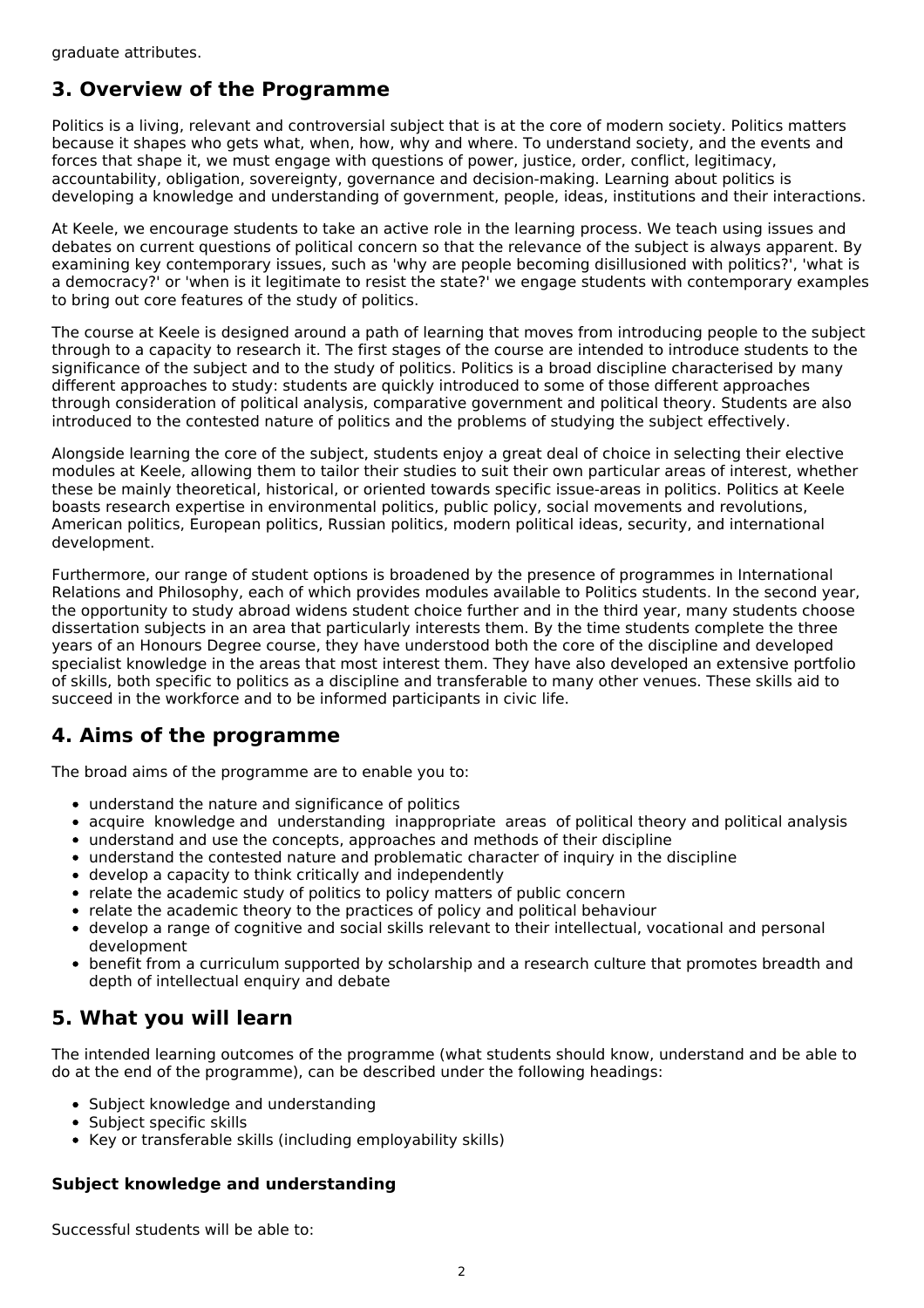- Apply concepts, theories and methods used in the study of politics to the analysis of political ideas, institutions, issues and practices
- demonstrate knowledge and understanding of different political systems, the nature and distribution of power in them; the social, economic, historical and cultural contexts within which they operate, and the relationships between them
- evaluate different interpretations of political issues and events
- understand key concepts from a range of theoretical approaches to the study of politics, appreciating the strengths and weaknesses of those different approaches
- think critically in evaluating different interpretations of political ideas, institutions, events and issues
- develop the ability to conduct and report on their own research using relevant concepts, suitable methods of investigation and appropriate techniques of scholarship
- achieve the personal and inter-personal skills necessary for them to find a fulfilling and rewarding career and become informed and active citizens with a continuing interest in politics

## **Subject specific skills**

Successful students will be able to:

- gather, select and organise evidence, data and information from a variety of secondary and some primary sources
- interpret, analyse and deploy that evidence, data and information
- construct reasoned argument, synthesise relevant information and exercise critical judgement
- identify, investigate, analyse, formulate and advocate solutions to problems

## **Key or transferable skills (including employability skills)**

Successful students will be able to:

- communicate effectively and fluently in speech and writing
- use communication and information technology, including audio-visual technology, for the retrieval and presentation of information, including, where appropriate, statistical or numerical information
- work independently, demonstrating initiative, self-organisation and time management, to become a mature, independent learner
- collaborate with others to achieve common goals
- pursue research projects across a range of issues using methods grounded in social science

#### **Keele Graduate attributes**

Engagement with this programme will enable you to develop your intellectual, personal and professional capabilities. At Keele, we call these our ten Graduate Attributes and they include independent thinking, synthesizing information, creative problem solving, communicating clearly, and appreciating the social, environmental and global implications of your studies and activities. Our educational programme and learning environment is designed to help you to become a well-rounded graduate who is capable of making a positive and valued contribution in a complex and rapidly changing world, whichever spheres of life you engage in after your studies are completed.

Further information about the Keele Graduate Attributes can be found here: <http://www.keele.ac.uk/journey/>

## **6. How is the programme taught?**

Learning and teaching methods used on the programme vary according to the subject matter and level of the module. They include the following:

- **Traditional lectures**; where the lecturer provides students with a framework for reading and independent study. Most lecturers employ presentation software such as MS PowerPoint, while sometimes also making use of video and audio presentations. Lectures allow students to gain a systematic understanding both of key theoretical approaches to politics and of fundamental concepts employed in studying the subject
- **Tutorials and seminars** where key issues can be discussed in more depth. Students are expected to play a full part in, and occasionally to lead, these discussions, either individually, or as part of a small team. Some tutorials and seminars involve presentations (from individual students or students working in small teams). Seminars and tutorials provide opportunities for students to ask questions about, and suggest answers to, problems encountered in politics and to present their own ideas
- **Interactive workshops**; where students in large classes have the opportunity to work together in smaller groups, interact with the lecturer and reflect on their own learning. Workshops encourage students toreflect on their own learning and take responsibility for its development by addressing areas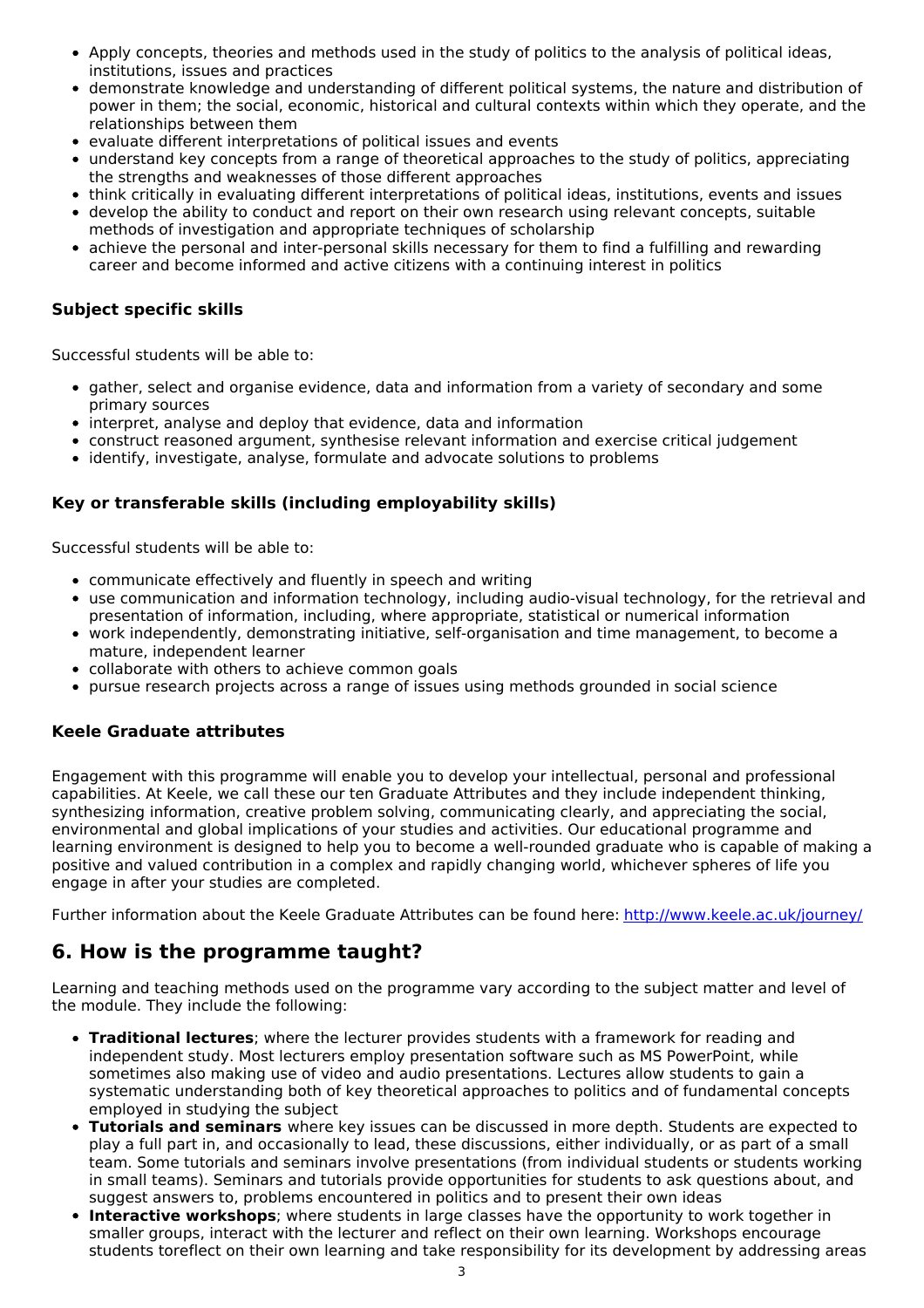of difficulty, perhaps by discussing them with their fellow students or by getting additional help from staff

- **Independent study**; based on directed reading from text books, research monographs, academic journals, official government publications, the printed media and appropriate sources deployed on the web. When combined with lectures, independent study is an integral part of developing proper understanding of key concepts, approaches and debates in the field
- **Web-based learning** using the University's virtual learning environment (KLE). The KLE gives students easy access to a wide range of resources and research tools to assist their studies, and can be used as a platform for online discussions, quizzes and blogs
- **Dissertations**; the dissertation double module in politics provides the opportunity to receive training in designing a research project and then implementing it independently. Undertaking a research dissertation with the supervision and support of experienced and active researchers from our staff allows students to formulate relevant research questions and devise a feasible and ethically sound strategy for answering them

Apart from these formal activities, students are also provided with regular opportunities to talk through particular areas of difficulty, and any special learning needs they may have, with their Personal Tutors or module lecturers on a one-to-one basis.

These learning and teaching methods have a diverse set of assessment types that enable students to achieve subject knowledge and understanding; subject specific skills; and key transferable skills they have gained on a module. Forms of assessment include:

- Essays: ranging from 1,500 to 3,000 words, the length usually associated with the year (Level) of instruction;
- Examinations: these may include multiple choice as well as short answer/essay responses;
- Module-specific assessed work such as a data analysis exercise or blog;
- In-class tests:
- Presentations:
- Small group project.

These learning and teaching methods enable students to achieve the learning outcomes of the programme in a variety of ways.

# **7. Teaching Staff**

In the School, the permanent teaching staff on the Politics programme currently consists of a number of full professors, senior lecturers and lecturers. Nearly all members of staff have doctorates (PhDs or the equivalent) in politics or a closely related subject in the social sciences. As members of the University's Research Centre in the Faculty of Humanities and Social Sciences, they are all active researchers whose work, across many different aspects of politics, has been widely published in books, research monographs and leading international journals. The work of some members of staff has been used directly in shaping policy in their areas of expertise at the national and international levels.

The staff group has extensive experience of teaching at undergraduate and postgraduate level in universities in the UK, continental Europe, North America and Australasia. All members of staff in the School complete appropriate training as part of their induction to University teaching and most are members or associates of the Higher Education Academy and/or have a formal teaching qualification.

The University will attempt to minimise changes to our core teaching teams, however, delivery of the programme depends on having a sufficient number of staff with the relevant expertise to ensure that the programme is taught to the appropriate academic standard.

Staff turnover, for example where key members of staff leave, fall ill or go on research leave, may result in changes to the programme's content. The University will endeavour to ensure that any impact on students is limited if such changes occur.

# **8. What is the structure of the Programme?**

The academic year runs from September to June and is divided into two semesters. The number of weeks of teaching will vary from programme to programme, but you can generally expect to attend scheduled teaching sessions between the end of September and mid-December, and from mid-January to the end of April. Our degree courses are organised into modules. Each module is usually a self-contained unit of study and each is usually assessed separately with the award of credits on the basis of 1 credit  $= 10$  hours of student effort. An outline of the structure of the programme is provided in the tables below.

There are three types of module delivered as part of your programme. They are:

- Compulsory modules a module that you are required to study on this course;
- Optional modules these allow you some limited choice of what to study from a list of modules;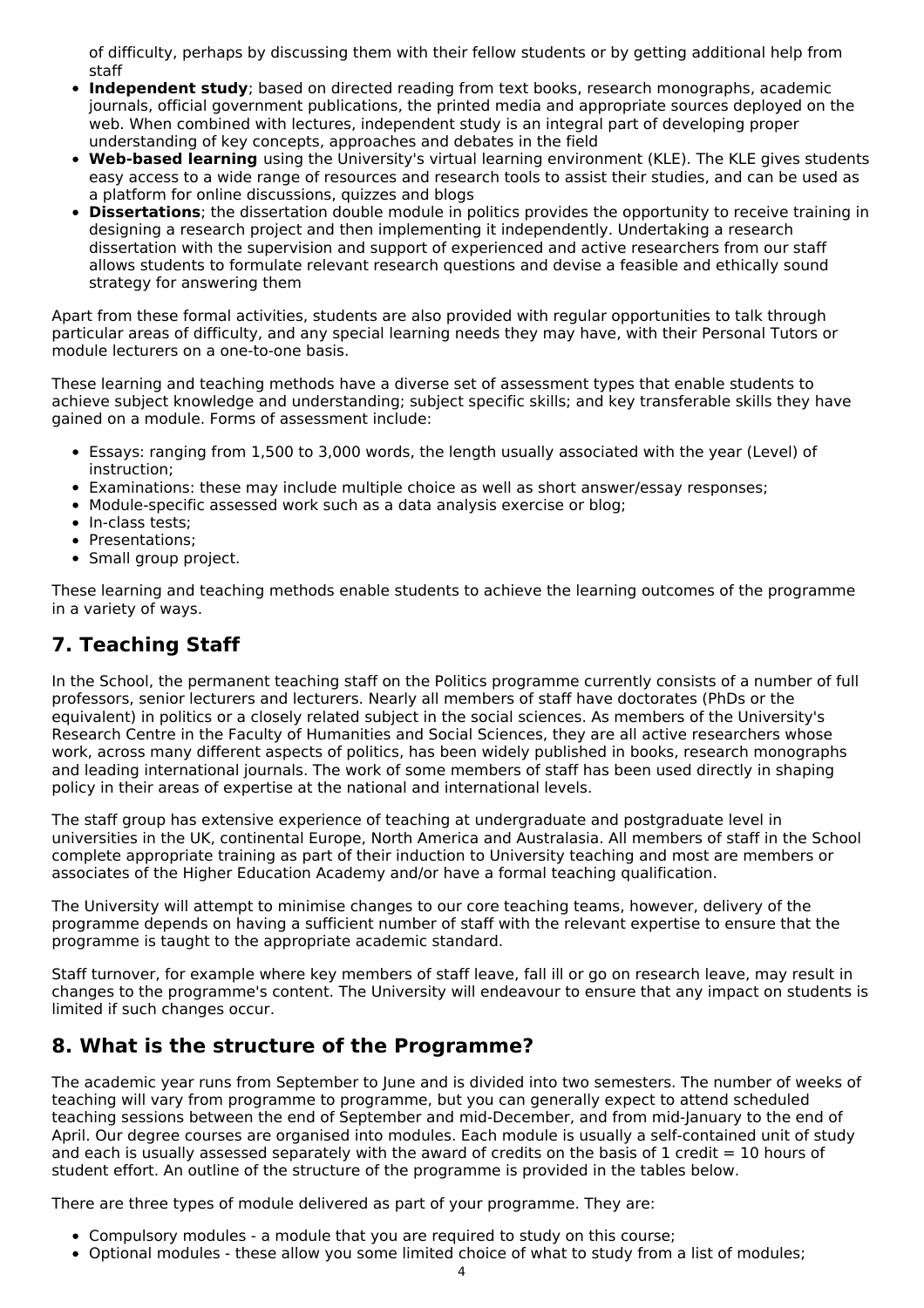Elective modules (Global Challenge Pathways at Level 4) - a choice of modules from different subject areas within the University that count towards the overall credit requirement but not the number of subject-related credits.

A summary of the credit requirements per year is as follows, with a minimum of 90 subject credits (compulsory plus optional) required for each year.

For further information on the content of modules currently offered, including the list of elective modules, please visit: <https://www.keele.ac.uk/recordsandexams/modulecatalogue/>

|         |                   | <b>Optional</b> |     | <b>Electives</b> |     |
|---------|-------------------|-----------------|-----|------------------|-----|
| Year    | <b>Compulsory</b> | Min             | Max | Min              | Max |
| Level 4 | 30                | 75              | 90  | 0                | 15  |
| Level 5 | Ω                 | 90              | 120 | 0                | 30  |
| Level 6 | 30                | 60              | 90  | 0                | 30  |

## **Module Lists**

## **Level 4**

| <b>Compulsory modules</b> | <b>Module Code</b> | <b>Credits</b> | <b>Period</b> |
|---------------------------|--------------------|----------------|---------------|
| Why Politics Matters      | PIR-10038          | 15             | Semester 1    |
| Modern Democracies        | PIR-10055          | 15             | Semester 2    |

| <b>Optional modules</b>                                                | <b>Module Code</b> | <b>Credits</b> | <b>Period</b> |
|------------------------------------------------------------------------|--------------------|----------------|---------------|
| The Changing World: A History of<br>International Relations since 1945 | PIR-10043          | 15             | Semester 1    |
| Justice, Authority and Power                                           | PIR-10045          | 15             | Semester 1    |
| Introduction to Global Political Economy<br>(GPE)                      | PIR-10058          | 15             | Semester 1    |
| Social and Political Theory                                            | SOC-10029          | 15             | Semester 1    |
| Debates in American Politics                                           | PIR-10039          | 15             | Semester 2    |
| Introduction to International Relations                                | PIR-10041          | 15             | Semester 2    |
| Securing Global Order                                                  | PIR-10060          | 15             | Semester 2    |

## **Additional optional modules: Languages and English for Academic Purposes**

Students on this programme will also be able to study language modules offered by the Language Centre, either as part of a Global Challenge Pathway or as optional modules, and may be able to achieve an enhanced degree title with the designation 'With (advanced) Competency in [language]', depending on the level of language attainment they achieve at Keele. For full details of how language modules can be accommodated within your programme of study,

click <https://www.keele.ac.uk/study/languagecentre/modernlanguages/enhanceddegreetitles/>

Students who are required to take an English for Academic Purposes (EAP) module as a result of their language competency test result will be required to pick this as their first option choice. NB: students can take an EAP module only with the approval of the English Language Programme Director and are not able to take any other Language module in the same academic year.

## **Global Challenge Pathways (GCPs) - Level 4 (year 1) students only**

Students at Level 4 in 2022/23 have the option of taking a Global Challenge Pathway, which includes one 15-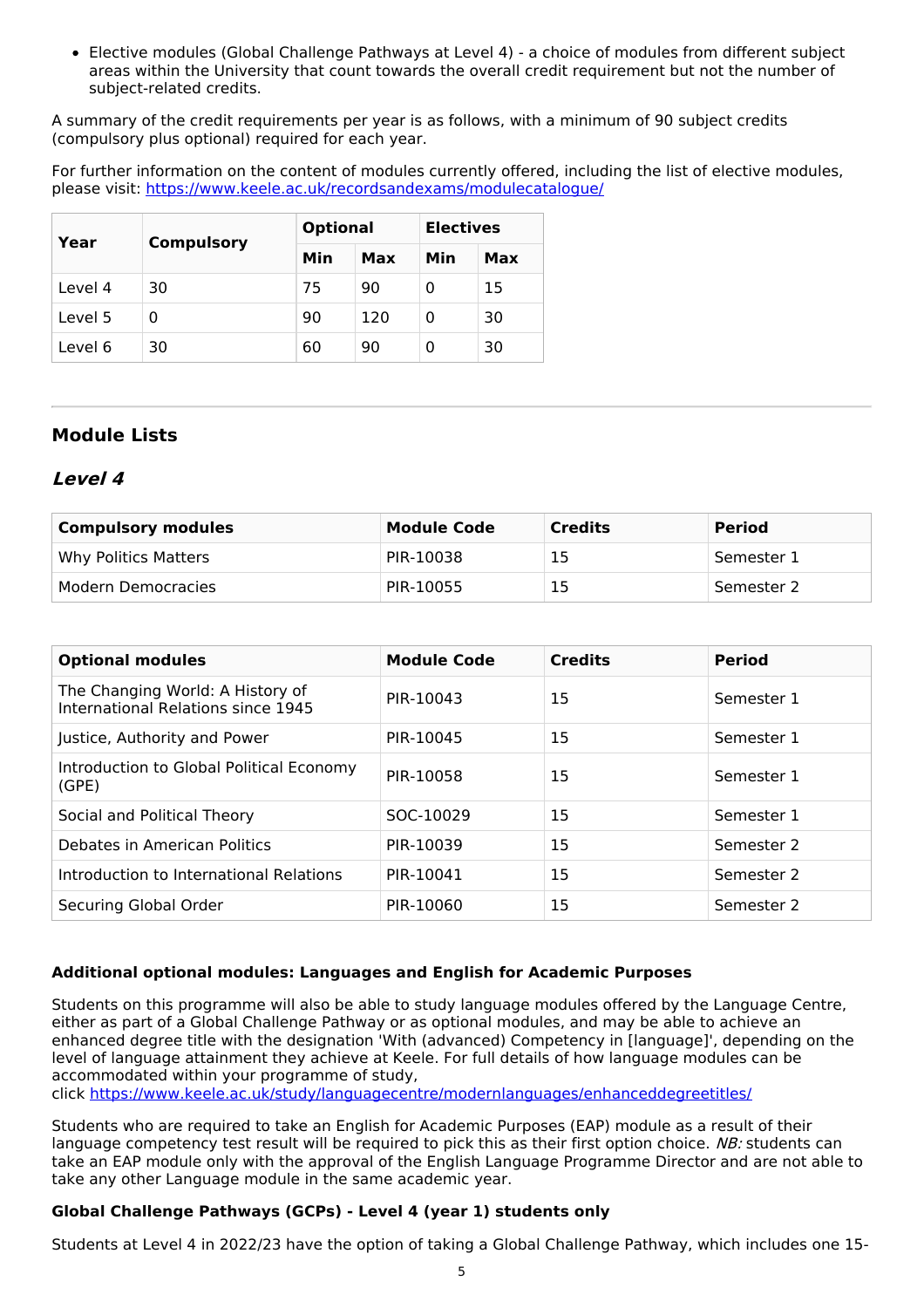credit module in each year of the degree. Global Challenge Pathways offer students the chance to fulfil an exciting, engaging route of interdisciplinary study. Choosing a pathway, students will be presented with a global issue or 'challenge' which directly relates to societal issues, needs and debates. They will be invited to take part in academic and external facing projects which address these issues, within an interdisciplinary community of students and staff. Students completing a Global Challenge Pathway will receive recognition on their degree certificate.

| <b>Digital</b><br><b>Futures</b>                        | The Digital Futures pathway offers you the opportunity to become an active contributor to<br>current debates, cutting-edge research, and projects with external partners, addressing<br>both the exciting potential and the challenges of disruptive digital transformation across<br>all spheres of life.<br>Part of a diverse and interdisciplinary pathway community, you will engage in exciting,<br>impactful collaborative project work in innovative formats. Engaged in real-world<br>scenarios, you will use digital technology and creativity to promote inclusive, empowering,<br>and sustainable change at local and global levels.<br>Module: A digital life: challenges and opportunities (GCP-10005)                                                               |
|---------------------------------------------------------|-----------------------------------------------------------------------------------------------------------------------------------------------------------------------------------------------------------------------------------------------------------------------------------------------------------------------------------------------------------------------------------------------------------------------------------------------------------------------------------------------------------------------------------------------------------------------------------------------------------------------------------------------------------------------------------------------------------------------------------------------------------------------------------|
| <b>Climate</b><br>Change &<br><b>Sustainability</b>     | Through the Climate Change & Sustainability pathway you will develop the skills,<br>understanding and drive to become agents of change to tackle climate change and wider<br>sustainability challenges.<br>You will work with international partners to explore climate change and sustainability in<br>different international contexts; lead your own projects to drive real change in your<br>communities; and be part of educating others to help achieve a more sustainable future.<br>Module: Climate Change & Sustainable Futures: Global Perspectives (GCP-<br>10009)                                                                                                                                                                                                     |
| <b>Social Justice</b>                                   | Students on this pathway will embark on a reflective journey drawing upon decolonising,<br>feminist, and ethical perspectives on social justice, forging transformative outputs as<br>agents of change.<br>You will enter a dialogue with local, national, and international partners from Universities,<br>NGOs, International Human Rights Committees. You will engage with key societal<br>challenges, for example Covid 19 as a social crisis with impact on gender and racial<br>identities. The pathway will allow you to monitor and critically evaluate policies and<br>human rights treaties, and produce and disseminate digitally fluent, international and<br>sustainable project findings.<br>Module: Reflections on Social Injustices, Past and Present (GCP-10003) |
| <b>Enterprise &amp;</b><br>the Future of<br><b>Work</b> | If we are to achieve the promise of Sustainable Development Goals, solve the climate<br>crisis and take advantage of the changes that the digital revolution provide, we need to<br>understand the power of enterprise and prepare for future contexts of work, creativity and<br>disruption.<br>Supporting you to be part of future-facing solutions, this pathway will give you the ability<br>to make judgements on the utilisation of resources, labour and capital. It will support you<br>in developing creative, original thinking, allowing you to collaborate on projects that<br>persuade and effect change, setting you up to thrive in future environments of work and<br>innovation.<br>Module: Enterprise and the Future of Work 1 (GCP-10007)                      |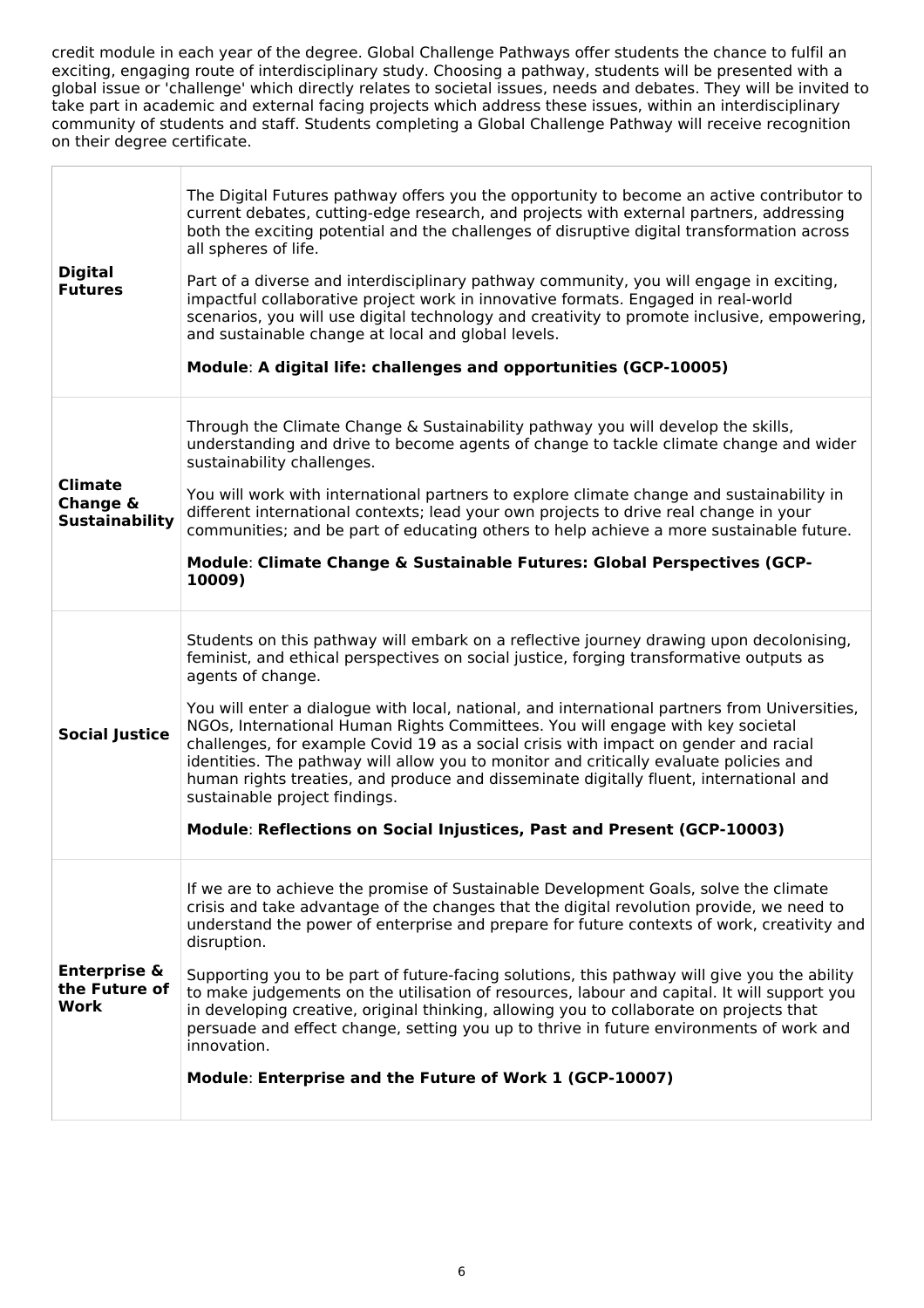| <b>Global Health</b><br><b>Challenges</b>               | By taking the global health challenge pathway you will develop solutions to improve the<br>health and quality of life for particular people and communities, engaging with these<br>groups to co-design interventions.<br>This pathway will provide you with skills that go beyond a focus on health and will allow<br>you to develop your ability to work in a team and lead change in society. The knowledge,<br>skills and work experience will complement your core degree and enhance your career<br>opportunities and graduate aspirations.<br>Module: Key concepts and challenges in global health (GCP-10001)                                                                                                                                                                                                                                                                                                                                                                  |
|---------------------------------------------------------|----------------------------------------------------------------------------------------------------------------------------------------------------------------------------------------------------------------------------------------------------------------------------------------------------------------------------------------------------------------------------------------------------------------------------------------------------------------------------------------------------------------------------------------------------------------------------------------------------------------------------------------------------------------------------------------------------------------------------------------------------------------------------------------------------------------------------------------------------------------------------------------------------------------------------------------------------------------------------------------|
| Languages &<br><b>Intercultural</b><br><b>Awareness</b> | By choosing modules from this pathway, will develop a practical knowledge of a specific<br>language, allowing you to graduate with an enhanced degree title, or develop skills to<br>teach English as a Foreign Language. You will meet and communicate with speakers<br>different linguistic and cultural communities, ranging from students at partner universities<br>in Japan and China, to refugees in Hanley, and develop an understanding of how<br>languages and cultures interact.<br>This pathway explores the power of language as a force both for breaking down and<br>building cultural and political barriers - words can be weapons as well as bridges. You will<br>examine how language is used, examine linguistic choices and how these impact on<br>intercultural understanding. Throughout the pathway we also examine the practice of<br>communication across cultural contexts, exploring cultural differences such as the<br>language of ethnicity and gender. |
|                                                         | Modules: you will be able to select from either a Modern Language of your<br>choice OR Certificate in TESOL Level 1.                                                                                                                                                                                                                                                                                                                                                                                                                                                                                                                                                                                                                                                                                                                                                                                                                                                                   |

# **Level 5**

| <b>Optional modules</b>                                                               | <b>Module Code</b> | <b>Credits</b> | <b>Period</b> |
|---------------------------------------------------------------------------------------|--------------------|----------------|---------------|
| <b>U.S Government and Politics</b>                                                    | PIR-20071          | 15             | Semester 1    |
| <b>British Government and Politics</b>                                                | PIR-20074          | 15             | Semester 1    |
| International Organisation: Mitigating<br>Anarchy                                     | PIR-20085          | 15             | Semester 1    |
| African Politics (Level 5)                                                            | PIR-20092          | 15             | Semester 1    |
| The International Politics of the Middle<br>East: A Century of War and Diplomacy      | PIR-20094          | 15             | Semester 1    |
| INTERNATIONAL RELATIONS OF EURASIA:<br>Challenges of Globalisation and<br>Geopolitics | PIR-20062          | 15             | Semester 2    |
| Freedom and Equality                                                                  | PIR-20066          | 15             | Semester 2    |
| <b>Environmental Politics and Policy</b>                                              | PIR-20067          | 15             | Semester 2    |
| Why Policy Changes                                                                    | PIR-20068          | 15             | Semester 2    |
| Contemporary International Relations<br>Theory                                        | PIR-20076          | 15             | Semester 2    |
| The Politics of the European Union                                                    | PIR-20081          | 15             | Semester 2    |
| Foreign Policy                                                                        | PIR-20090          | 15             | Semester 2    |
| Understanding Contemporary South Asia                                                 | PIR-20096          | 15             | Semester 2    |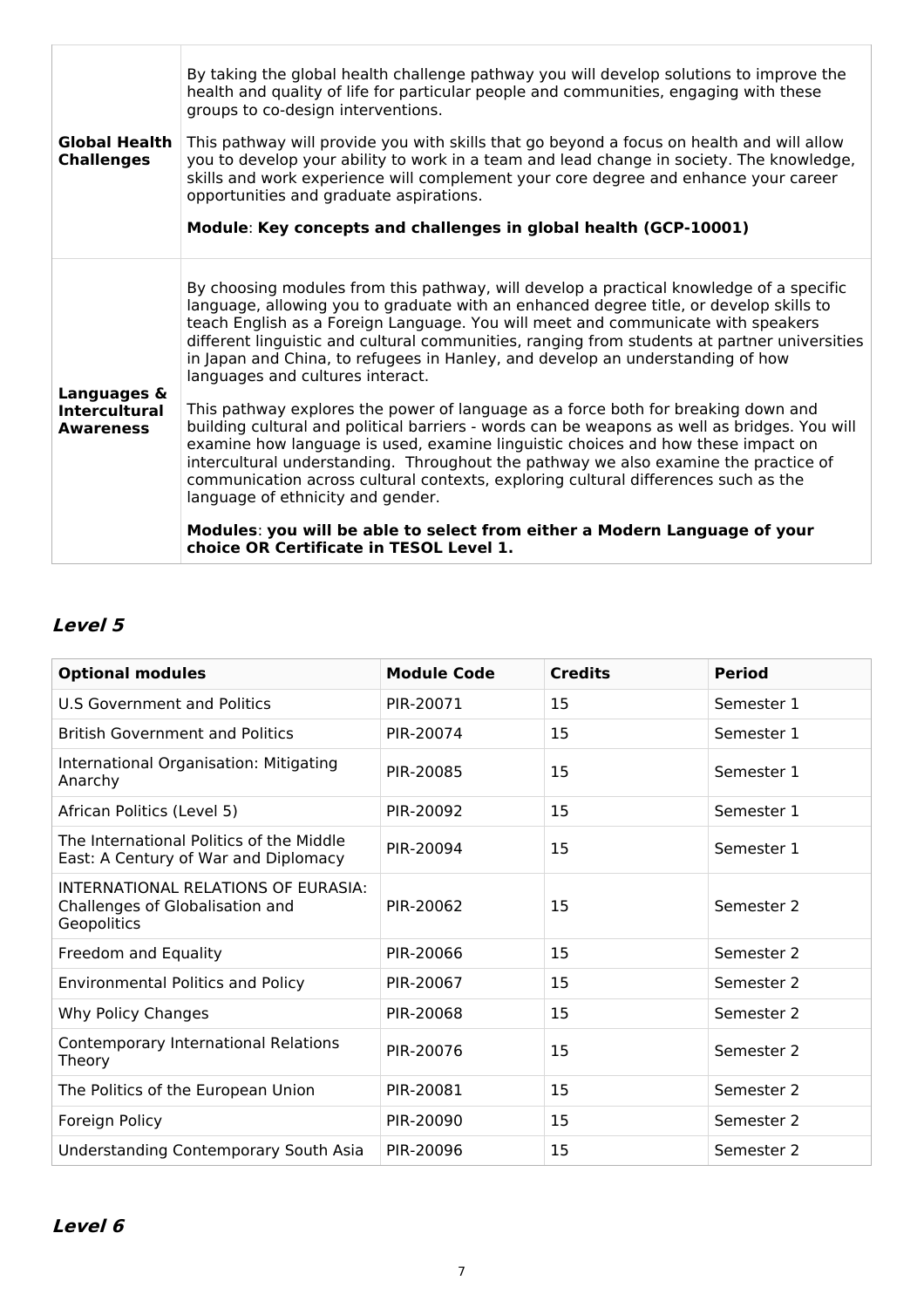| <b>Compulsory modules</b>             | Module Code | <b>Credits</b> | <b>Period</b> |
|---------------------------------------|-------------|----------------|---------------|
| Dissertation in Politics and IR - ISP | PIR-30130   | 30             | Semester 1-2  |

| <b>Optional modules</b>                                                    | <b>Module Code</b> | <b>Credits</b> | <b>Period</b> |
|----------------------------------------------------------------------------|--------------------|----------------|---------------|
| The Missing Dimension: Conspiracies,<br>Spying and International Relations | PIR-30025          | 15             | Semester 1    |
| The U.S. Presidency                                                        | PIR-30117          | 15             | Semester 1    |
| The Extreme Right in Western Europe                                        | PIR-30119          | 15             | Semester 1    |
| Politics of Development                                                    | PIR-30147          | 15             | Semester 1    |
| Parliamentary Studies                                                      | PIR-30160          | 15             | Semester 1    |
| The Rise of China                                                          | PIR-30162          | 15             | Semester 1    |
| Global Governance of Peace and Security                                    | PIR-30164          | 15             | Semester 1    |
| Understanding Terrorism and Counter-<br>Terrorism                          | PIR-30114          | 15             | Semester 2    |
| Policing International Order                                               | PIR-30118          | 15             | Semester 2    |
| Human Rights: Concepts, Norms and<br>Identities                            | PIR-30126          | 15             | Semester 2    |
| Contemporary Democratic Theory                                             | PIR-30150          | 15             | Semester 2    |
| Israel/Palestine: Key Debates and Issues                                   | PIR-30151          | 15             | Semester 2    |
| Britain and war since 1945: War, Cold<br>War and society                   | PIR-30152          | 15             | Semester 2    |

# **9. Final and intermediate awards**

Credits required for each level of academic award are as follows:

| <b>Honours</b><br><b>Degree</b>                     | 360<br>credits l | You will require at least 120 credits at levels 4, 5 and 6<br>You must accumulate at least 270 credits in your main subject (out of 360 credits<br>overall), with at least 90 credits in each of the three years of study*, to graduate<br>with a named single honours degree in this subject.<br>*An exemption applies for students transferring from a Combined Honours<br>programme - see point 3.4 here: https://www.keele.ac.uk/regulations/regulationc3/ |
|-----------------------------------------------------|------------------|----------------------------------------------------------------------------------------------------------------------------------------------------------------------------------------------------------------------------------------------------------------------------------------------------------------------------------------------------------------------------------------------------------------------------------------------------------------|
| Diploma in<br>Higher<br><b>Education</b>            | 240<br>credits   | You will require at least 120 credits at level 4 or higher and at least 120 credits at<br>level 5 or higher                                                                                                                                                                                                                                                                                                                                                    |
| <b>Certificate</b><br>in Higher<br><b>Education</b> | 120<br>credits   | You will require at least 120 credits at level 4 or higher                                                                                                                                                                                                                                                                                                                                                                                                     |

**International Year option:** in addition to the above students must pass a module covering the international year in order to graduate with a named degree including the 'international year' wording. Students who do not complete, or fail the international year, will be transferred to the three-year version of the programme.

# **10. How is the Programme Assessed?**

The wide variety of assessment methods used on this programme at Keele reflects the broad range of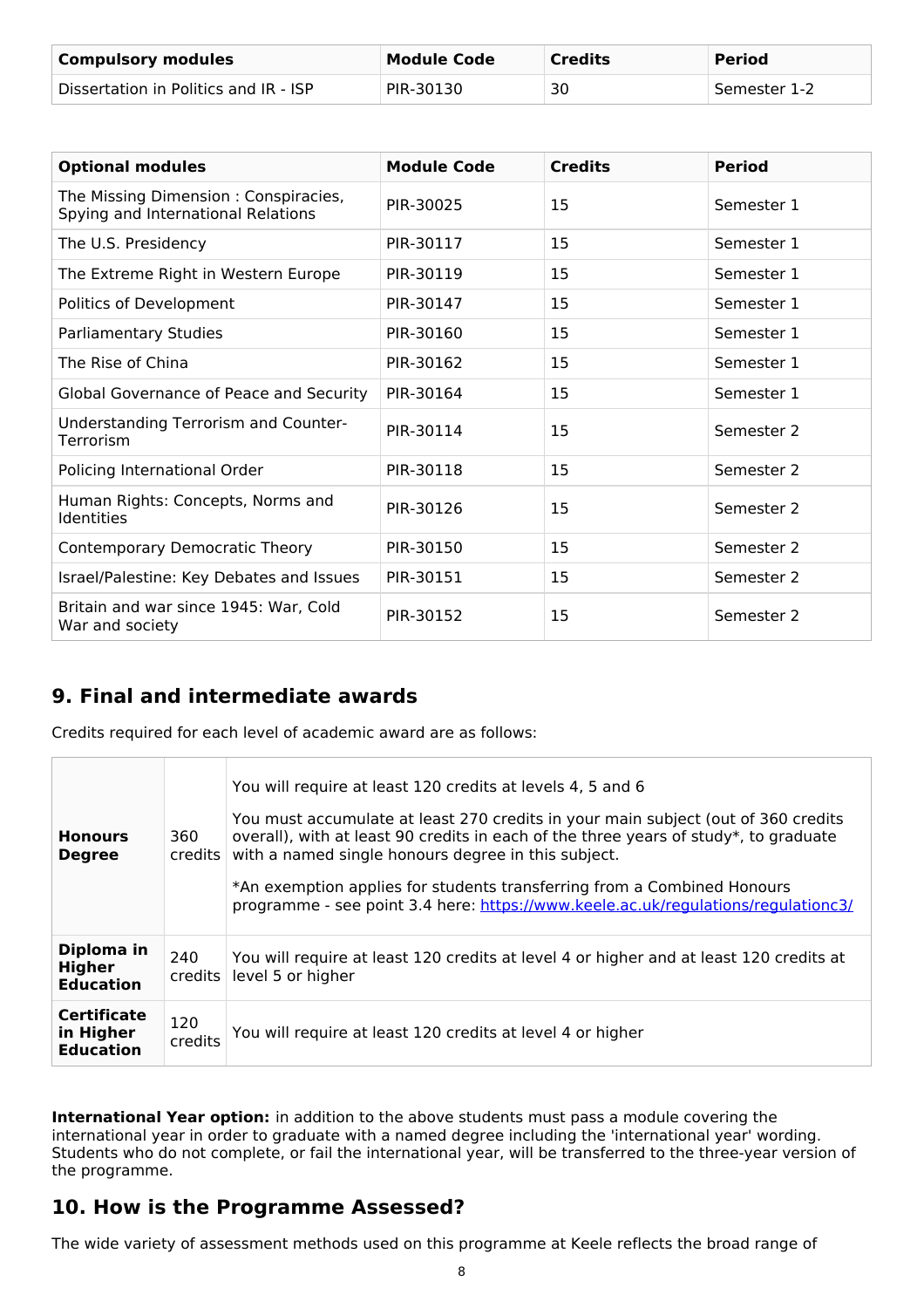knowledge and skills that are developed as you progress through the degree programme. Teaching staff pay particular attention to specifying clear assessment criteria and providing timely, regular and constructive feedback that helps to clarify things you did not understand and helps you to improve your performance. The following list is representative of the variety of assessment methods used on your programme:

- **Essays** test the quality and application of subject knowledge. In addition they allow students to demonstrate their ability to carry out basic bibliographic research and to communicate their ideas effectively in writing in an appropriate scholarly style using the Harvard system of referencing
- **Reviews and Critiques of other scholar's work** test students' ability to identify and summarise the key points of a text and to evaluate the quality of arguments and the evidence used to support them
- **Unseen examinations and class tests** investigate students' knowledge of the relevant aspects of politics. Examinations require students to answer questions by writing a number of short essays
- **Research design projects and associated Research Papers** allow students to demonstrate their ability to formulate a research question and identify an appropriate research methodology as part of the task of designing and implementing a research strategy to enable them to address the research question effectively
- **Oral presentations and group presentations** assess students' subject knowledge and understanding, as well as their ability to communicate what they know orally and visually. When delivered by groups of students, they also test students' ability to work effectively as members of a team
- **Portfolios and Worksheets** may consist of a range of different pieces of work while usually also including evidence of students' critical reflection on the development of their own learning

Marks are awarded for summative assessments designed to assess your achievement of learning outcomes. You will also be assessed formatively to enable you to monitor your own progress and to assist staff in identifying and addressing any specific learning needs. Feedback, including guidance on how you can improve the quality of your work, is also provided on all summative assessments within three working weeks of submission, unless there are compelling circumstances that make this impossible, and more informally in the course of tutorial and seminar discussions.

# **11. Contact Time and Expected Workload**

This contact time measure is intended to provide you with an indication of the type of activity you are likely to undertake during this programme. The data is compiled based on module choices and learning patterns of students on similar programmes in previous years. Every effort is made to ensure this data is a realistic representation of what you are likely to experience, but changes to programmes, teaching methods and assessment methods mean this data is representative and not specific.

Undergraduate courses at Keele contain an element of module choice; therefore, individual students will experience a different mix of contact time and assessment types dependent upon their own individual choice of modules. The figures below are an example of activities that a student may expect on your chosen course by year stage of study. Contact time includes scheduled activities such as: lecture, seminar, tutorial, project supervision, demonstration, practical classes and labs, supervised time in labs/workshop, fieldwork and external visits. The figures are based on 1,200 hours of student effort each year for full-time students.

## **Activity**

|                     | <b>Scheduled learning and teaching</b><br>activities | <b>Guided independent</b><br><b>Study</b> | <b>Placements</b> |
|---------------------|------------------------------------------------------|-------------------------------------------|-------------------|
| Year 1 (Level<br>4) | 14%                                                  | 86%                                       | 0%                |
| Year 2 (Level<br>5) | 14%                                                  | 86%                                       | 0%                |
| Year 3 (Level<br>6) | 11%                                                  | 89%                                       | 0%                |

# **12. Accreditation**

This programme does not have accreditation from an external body.

# **13. University Regulations**

The University Regulations form the framework for learning, teaching and assessment and other aspects of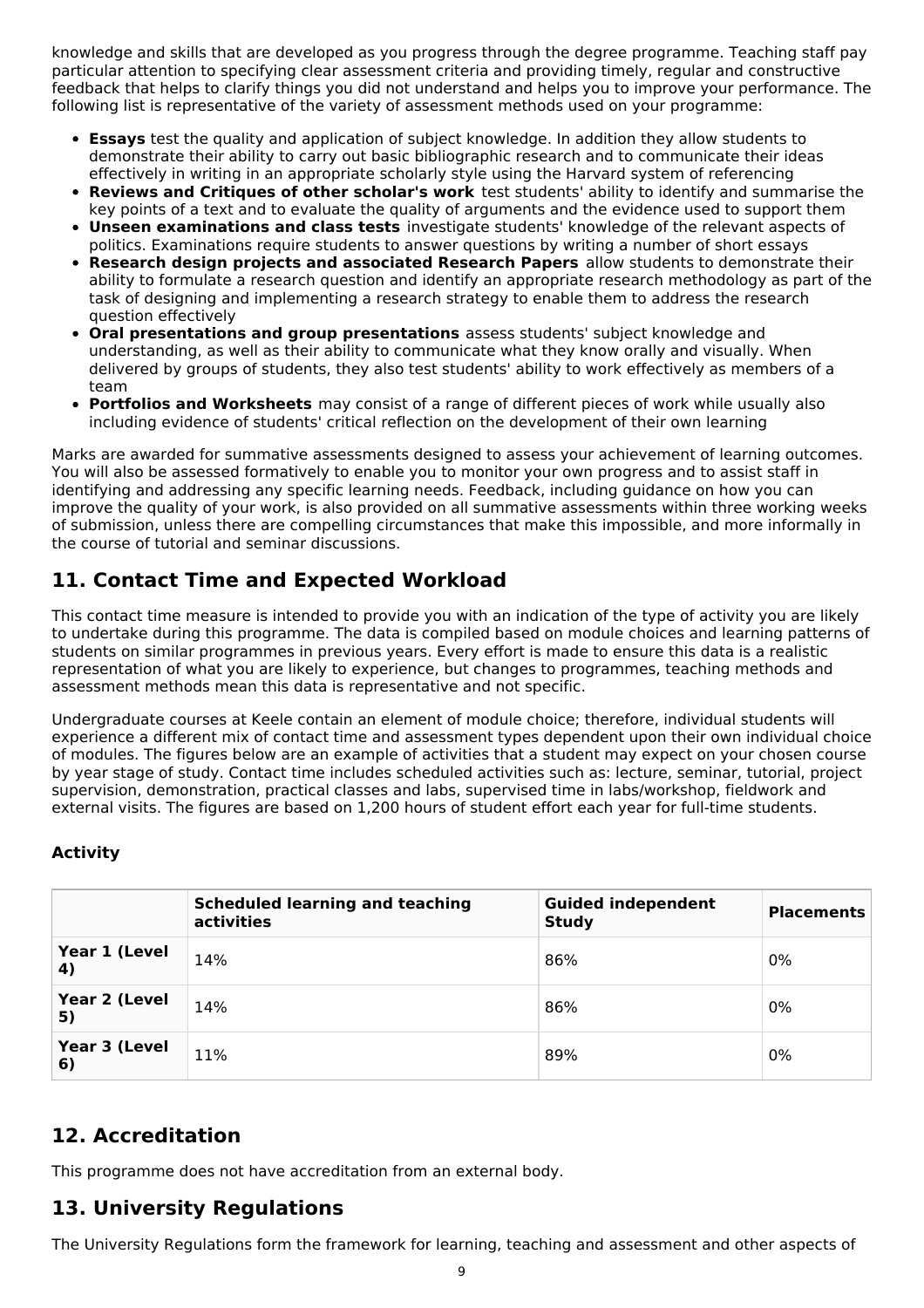the student experience. Further information about the University Regulations can be found at: <http://www.keele.ac.uk/student-agreement/>

A student who has completed a semester abroad will not normally be eligible to transfer onto the International Year option.

# **14. Other Learning Opportunities**

## **Study abroad (semester)**

Students on the programme have the potential opportunity to spend a semester abroad in their second year studying at one of Keele's international partner universities.

Exactly which countries are available depends on the student's choice of degree subjects. An indicative list of countries is on the website (<http://www.keele.ac.uk/studyabroad/partneruniversities/>); however this does not guarantee the availability of study in a specific country as this is subject to the University's application process for studying abroad.

No additional tuition fees are payable for a single semester studying abroad but students do have to bear the costs of travelling to and from their destination university, accommodation, food and personal costs. Depending on the destination they are studying at additional costs may include visas, study permits, residence permits, and compulsory health checks. Students should expect the total costs of studying abroad to be greater than if they study in the UK, information is made available from the Global Education Team throughout the process, as costs will vary depending on destination.

Whilst students are studying abroad any Student Finance eligibility will continue, where applicable students may be eligible for specific travel or disability grants. Students who meet external eligibility criteria may be eligible for grants as part of this programme. Students studying outside of this programme may be eligible for income dependent bursaries at Keele. Students travel on a comprehensive Keele University insurance plan, for which there are currently no additional charges. Some governments and/or universities require additional compulsory health coverage plans; costs for this will be advised during the application process.

## **Study Abroad (International Year)**

A summary of the International Year, which is a potential option for students after completion of year 2 (Level 5), is provided in the Annex for the International Year.

# **15. Additional Costs**

As to be expected there will be additional costs for inter-library loans and potential overdue library fines, print and graduation. We do not anticipate any further costs for this undergraduate programme.

## **16. Annex - International Year**

#### **BA (Hons) Politics with International Year**

#### **International Year Programme**

Students registered for this Single Honours programme may either be admitted for or apply to transfer during their period of study at Level 5 to the International Year option. Students accepted onto this option will have an extra year of study (the International Year) at an international partner institution after they have completed Year 2 (Level 5) at Keele.

Students who successfully complete both the second year (Level 5) and the International Year will be permitted to progress to Level 6. Students who fail to satisfy the examiners in respect of the International Year will normally revert to the standard programme and progress to Level 6 on that basis. The failure will be recorded on the student's final transcript.

Study at Level 4, Level 5 and Level 6 will be as per the main body of this document. The additional detail contained in this annex will pertain solely to students registered for the International Year option.

#### **International Year Programme Aims**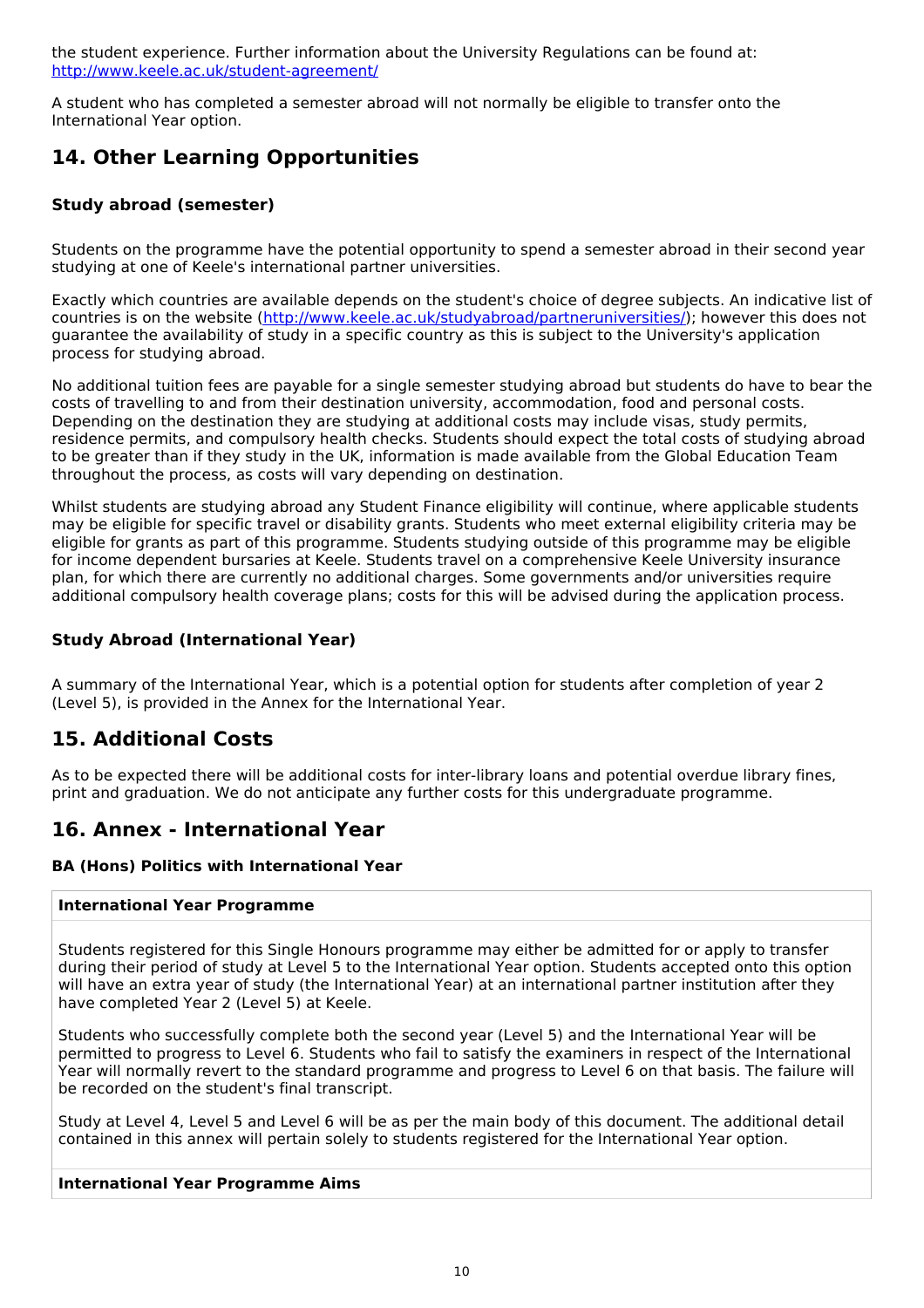In addition to the programme aims specified in the main body of this document, the international year programme of study aims to provide students with:

- 1. Personal development as a student and a researcher with an appreciation of the international dimension of their subject
- 2. Experience of a different culture, academically, professionally and socially

#### **Entry Requirements for the International Year**

Students may apply to the 4-year programme during Level 5. Admission to the International Year is subject to successful application, interview and references from appropriate staff.

The criteria to be applied are:

- Academic Performance (an average of 55% across all modules at Level 5 is required. Students with up to 15 credits of re-assessment who meet the 55% requirement may progress to the International Year. Where no Semester 1 marks have been awarded performance in 1st year marks and ongoing 2nd year assessments are taken into account)
- General Aptitude (to be demonstrated by application for study abroad, interview during the 2nd semester of year 2 (Level 5), and by recommendation of the student's personal tutor, 1st and 2nd year tutors and programme director)

Students may not register for both an International Year and a Placement Year.

#### **Student Support**

Students will be supported whilst on the International Year via the following methods:

- Phone or Skype conversations with Study Abroad tutor, in line with recommended Personal Tutoring meeting points.
- Support from the University's Global Education Team

#### **Learning Outcomes**

In addition to the learning outcomes specified in the main text of the Programme Specification, students who complete a Keele undergraduate programme with International Year will be able to:

- 1. Describe, discuss and reflect upon the cultural and international differences and similarities of different learning environments
- 2. Discuss the benefits and challenges of global citizenship and internationalisation
- 3. Explain how their perspective on their academic discipline has been influenced by locating it within an international setting.
- 4. Design, plan and critically evaluate research projects with respect to politics, record relevant information accurately and systematically and be able to reflect on a range of sources in a critical manner.
- 5. Integrate, apply and develop enhanced principles relating to political analysis; recognise, describe and explain cultural phenomena across national boundaries and reflect critically upon problems relating to contemporary politics, society and culture.

These learning outcomes will all be assessed by the submission of a satisfactory individual learning agreement, the successful completion of assessments at the partner institution and the submission of the reflective portfolio element of the international year module.

#### **Regulations**